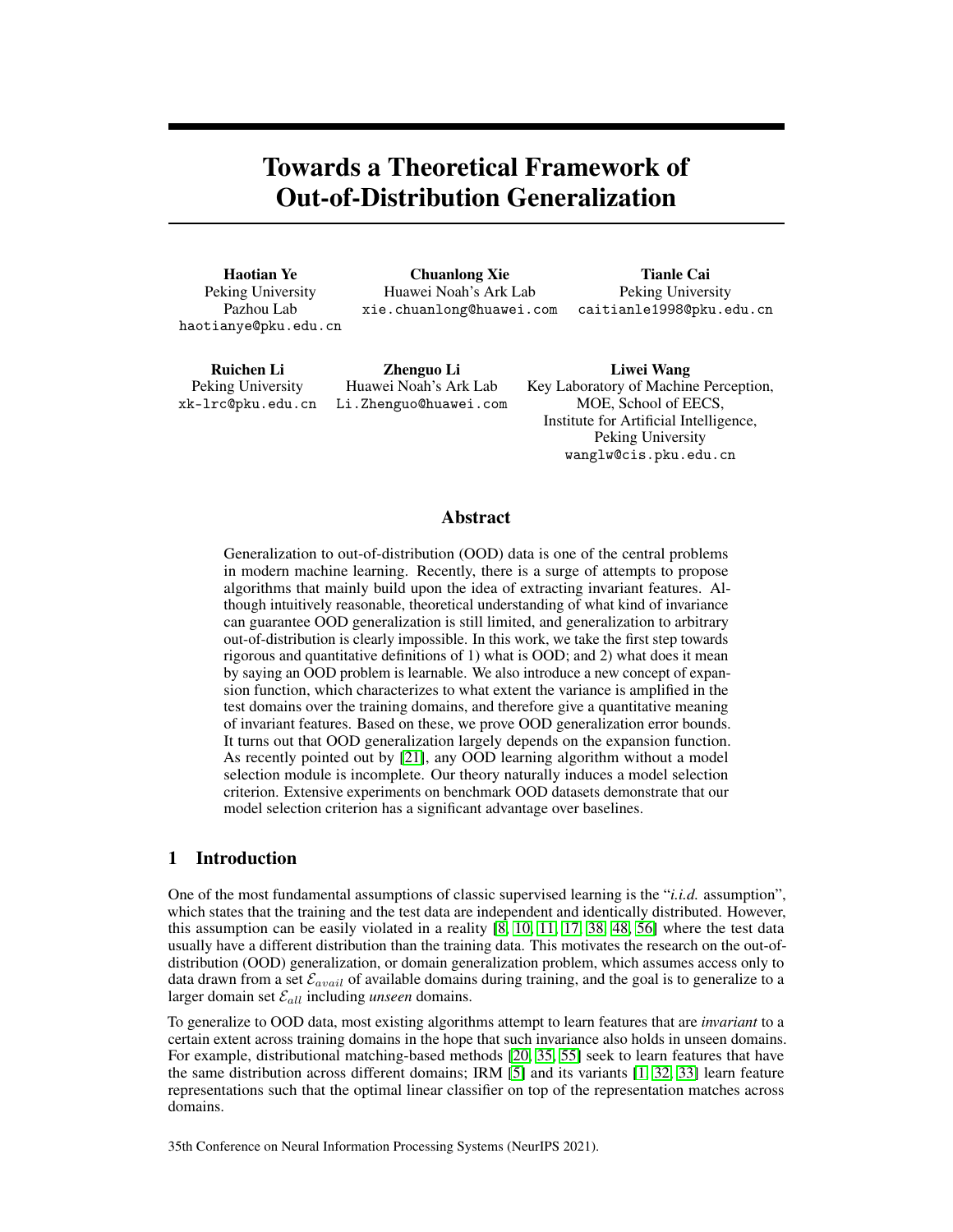Though the idea of learning invariant features is intuitively reasonable, there is only limited theoretical understanding of what kind of invariance can guarantee OOD generalization. Clearly, generalization to an arbitrary out-of-distribution domain is impossible and in practice, the features can hardly be absolutely invariant from  $\mathcal{E}_{avail}$  to  $\mathcal{E}_{all}$  unless all the domains are identical. So it is necessary to first formulate what OOD data can be generalized to, or, what is the relation between the available training domain set  $\mathcal{E}_{avail}$  and the entire domain set  $\mathcal{E}_{all}$ . Meanwhile, to what extent the invariance of features on  $\mathcal{E}_{avail}$  can be preserved in  $\mathcal{E}_{all}$  should be rigorously characterized.

In this paper, we take the first step towards a general OOD framework by quantitatively formalizing the relationship between  $\mathcal{E}_{avail}$  and  $\mathcal{E}_{all}$  in terms of the distributions of *features* and provide OOD generalization guarantees based on our quantification of the difficulty of OOD generalization problem. Specifically, we first rigorously formulate the intuition of invariant features used in previous works by introducing the "variation" and "informativeness" (Definition [3.1](#page-2-0) and [3.2\)](#page-2-1) of each feature. Our theoretical insight can then be informally stated as: for learnable OOD problems, if a feature is informative for the classification task as well as invariant over  $\mathcal{E}_{avail}$ , then it is still invariant over  $\mathcal{E}_{all}$ . In other words, invariance of informative features in  $\mathcal{E}_{avail}$  can be preserved in  $\mathcal{E}_{all}$ . We further introduce a class of functions, dubbed expansion function (Definition [3.3\)](#page-3-0), to quantitatively characterize to what extent the variance of features on  $\mathcal{E}_{avail}$  is amplified on  $\mathcal{E}_{all}$ .

Based on our formulation, we derive theoretical guarantees on the OOD generalization error, i.e., the gap of largest error between the domain in  $\mathcal{E}_{avail}$  and domain in  $\mathcal{E}_{all}$ . Specifically, we prove the upper and lower bound of OOD generalization error in terms of the expansion function and the variation of learned features over  $\mathcal{E}_{avail}$ . Our results theoretically confirm that 1) the expansion function can reflect the difficulty of OOD generalization problem, i.e., problems with more rapidly increasing expansion functions are harder and have worse generalization guarantees; 2) the generalization error gap can tend to zero when the variation of learned features tend to zero, so minimizing the variation in  $\mathcal{E}_{avail}$  can reduce the generalization error.

As pointed out by Gulrajani and Lopez-Paz [\[21\]](#page-10-0), any OOD algorithm without a specified model selection criterion is not complete. Since  $\mathcal{E}_{all}$  is unseen, hyper-parameters can only be chosen according to  $\mathcal{E}_{avail}$ . Previous selection methods mainly focus on validation accuracy over  $\mathcal{E}_{avail}$ , which is only a biased metric of OOD performance. On the contrary, a promising model selection method should instead be predictive of OOD performance. Inspired by our bounds, we propose a model selection method to select models with high validation accuracy and low variation, which corresponds to the upper bound of OOD error. The introduction of a model's variation relieves the problem of classic selection methods, in which models that overfit  $\mathcal{E}_{avail}$  tend to be selected. Experimental results show that our method can outperform baselines and select models with higher OOD accuracy.

Contributions. We summarize our major contributions here:

- We introduce a quantitative and rigorous formulation of OOD generalization problem that characterizes the relation of invariance over the training domain set  $\mathcal{E}_{avail}$  and test domain set  $\mathcal{E}_{all}$ . The core quantity in our characterization, the expansion function, determines the difficulty of an OOD generalization problem.
- We prove novel OOD generalization error bounds based on our formulation. The upper and lower bounds together indicate that the expansion function well characterizes the OOD generalization ability of features with different levels of variation.
- We design a model selection criterion that is inspired by our generalization bounds. Our criterion takes both the performance on training domains and the variation of models into consideration and is predictive of OOD performance according to our bounds. Experimental results demonstrate our selection criterion can choose models with higher OOD accuracy.

The rest of the paper is organized as follows: Section [2](#page-2-2) is our preliminary. In Section [3,](#page-2-3) we give our theoretical formulation. Section [4](#page-4-0) gives our generalization bound. We propose our model selection method in Section [5.](#page-6-0) In Section [6](#page-7-0) we conduct experiments on expansion function and model selection. We review more related works in Section [7](#page-8-0) and conclude our work in Section [8.](#page-9-5)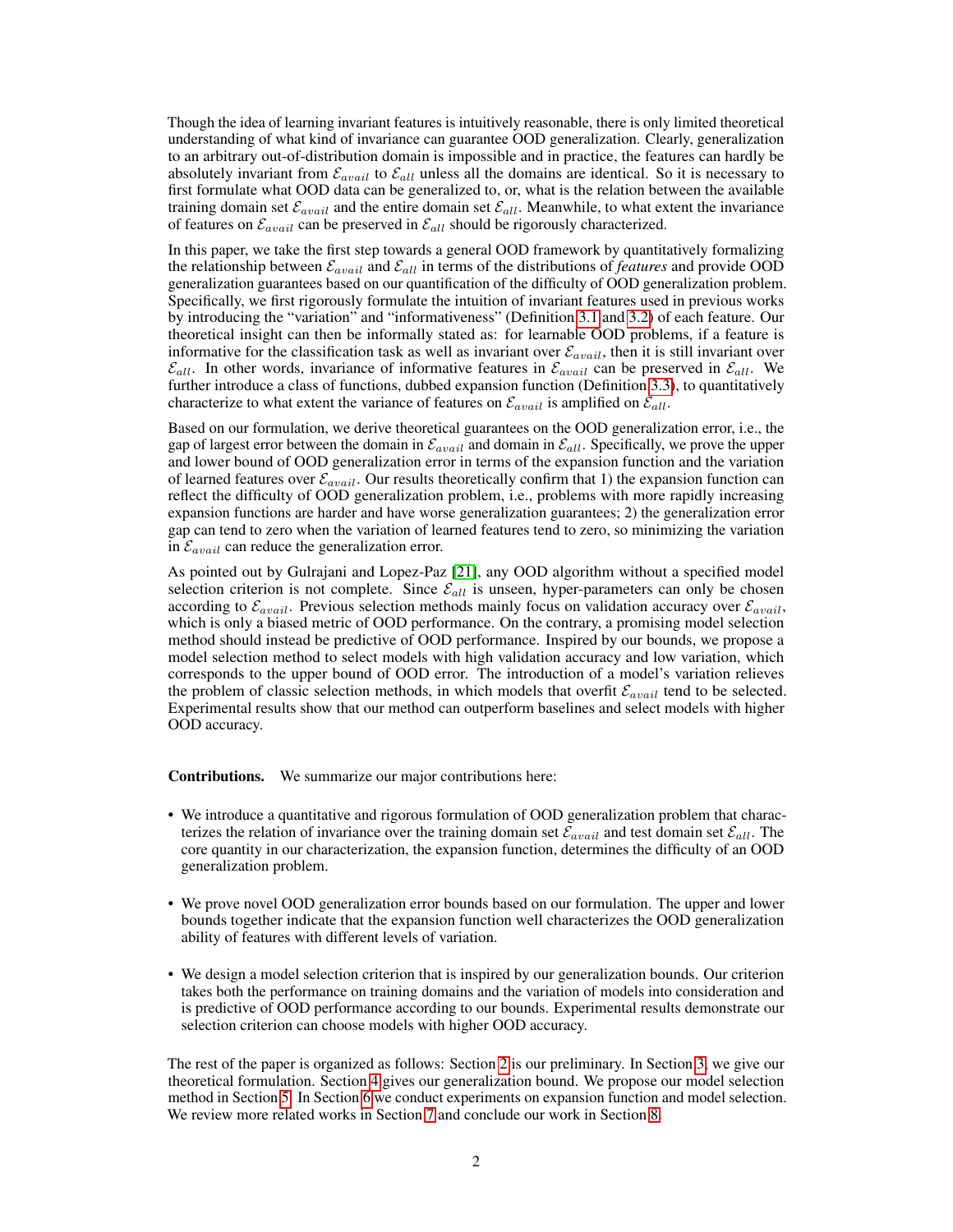## <span id="page-2-2"></span>2 Preliminary

Throughout the paper, we consider a multi-class classification task  $\mathcal{X} \to \mathcal{Y} = \{1, \dots, K\}$  $\mathcal{X} \to \mathcal{Y} = \{1, \dots, K\}$  $\mathcal{X} \to \mathcal{Y} = \{1, \dots, K\}$ .<sup>1</sup> Let  $\mathcal{E}_{all}$ be the domain set we want to generalize to, and  $\mathcal{E}_{avail} \subseteq \mathcal{E}_{all}$  be the available domain set, i.e., all domains we have during the training procedure. We denote  $(X^e, Y^e)$  to be the input-label pair drawn from the data distribution of domain e. The OOD generalization goal is to find a classifier  $f^*$  that minimizes the *worst-domain* loss on  $\mathcal{E}_{all}$ :

$$
f^* = \operatorname*{argmin}_{f \in \mathcal{F}} \mathcal{L}(\mathcal{E}_{all}, f), \ \mathcal{L}(\mathcal{E}, f) \triangleq \max_{e \in \mathcal{E}} \mathbb{E}\big[\ell(f(X^e), Y^e)\big] \tag{1}
$$

where  $\mathcal{F}: \mathcal{X} \to \mathbb{R}^K$  is the the hypothetical space and  $\ell(\cdot, \cdot)$  is a loss function. Similar to previous works [\[5,](#page-9-3) [16,](#page-10-6) [27,](#page-10-7) [33\]](#page-10-5), we assume that f can be decomposed into  $g \circ h$ , where  $g \in \mathcal{G} : \mathbb{R}^d \to \mathbb{R}^K$  is the top classifier and  $h: \mathcal{X} \to \mathbb{R}^d$  is a d-dimensional feature extractor, i.e.,

$$
h(x) = (\phi_1(x), \phi_2(x), \dots, \phi_d(x))^\top, \quad \phi_i \in \Phi.
$$

Here  $\Phi$  is the set of scalar feature maps which map X to R and d is fixed. We will call each  $\phi \in \Phi$ a feature for simplicity. Given a domain e, we denote the d-dimensional random vector  $h(X^e)$  as h<sup>e</sup>, one-dimensional feature  $\phi(X^e)$  as  $\phi^e$ , and the conditional distribution of  $h^e, \phi^e$  given  $Y^e = y$  as  $\mathbb{P}(h^{e}|y), \mathbb{P}(\phi^{e}|y)$ . For simplicity, we assume the data distribution is balanced in every domain, i.e.,  $P(Y^e = y) = \frac{1}{K}$ ,  $\forall y \in \mathcal{Y}, e \in \mathcal{E}_{all}$ . Our framework can be easily extended to the case where the balanced assumption is removed, with an additional term corresponding to the imbalance adding to the generalization bounds.

# <span id="page-2-3"></span>3 Framework of OOD Generalization Problem

The main challenge of formalizing the OOD generalization problem is to mathematically describe the connection between  $\mathcal{E}_{avail}$  and  $\mathcal{E}_{all}$  and how generalization depends on this relation. Towards this goal, we introduce several quantities to characterize the relation of *feature distributions* over different domains and bridge  $\mathcal{E}_{avail}$  and  $\mathcal{E}_{all}$  by expansion function (Definition [3.3\)](#page-3-0) over the quantities we have introduced. Our framework is motivated by the understanding that, in an OOD generalization task, certain "property" of "good" features in  $\mathcal{E}_{avail}$  should be "preserved" in  $\mathcal{E}_{all}$  (the reason is described in Section [1\)](#page-0-0). In Section [3.1,](#page-2-5) we will go into details on what we mean by "property" (variation, Definition [3.1\)](#page-2-0), "good" (informativeness, Definition [3.2\)](#page-2-1), and "preserved" (measured by expansion function). In Section [6.2,](#page-8-1) we further illustrate the key concepts in our framework by a real-world OOD problem.

#### <span id="page-2-5"></span>3.1 Formalizing OOD Problem by Quantifying Feature Distribution

We first introduce the concepts "variation" and "informativeness" of a feature  $\phi$ . The first one is what we expect to be preserved in  $\mathcal{E}_{all}$  and the second one characterizes what features will be considered. Specifically, let  $\rho(\mathbb{P}, \mathbb{Q})$  be a symmetric "distance" of two distributions. Note that  $\rho$  can have many choices, like  $L_2$  Distance, Total Variation and symmetric KL-divergence, etc. The variation and informativeness are defined as follows:

<span id="page-2-0"></span>**Definition 3.1** (Variation). *The variation of feature*  $\phi(\cdot)$  *across a domain set*  $\mathcal{E}$  *is* 

$$
\mathcal{V}_{\rho}(\phi, \mathcal{E}) = \max_{y \in \mathcal{Y}} \sup_{e, e' \in \mathcal{E}} \rho \big( \mathbb{P}(\phi^e | y), \mathbb{P}(\phi^{e'} | y) \big). \tag{2}
$$

<span id="page-2-1"></span>*A feature*  $\phi(\cdot)$  *is*  $\varepsilon$ *-invariant across*  $\mathcal{E},$  *if*  $\varepsilon \geq \mathcal{V}(\phi, \mathcal{E})$  *(We omit the subscript*  $\rho$  *in case of no ambiguity).* **Definition 3.2** (Informativeness). *The informativeness of feature*  $\phi(\cdot)$  *across a domain set*  $\mathcal{E}$  *is* 

$$
\mathcal{I}_{\rho}(\phi,\mathcal{E}) = \frac{1}{K(K-1)} \sum_{\substack{y \neq y'\\y,y' \in \mathcal{Y}}} \min_{e \in \mathcal{E}} \rho\big(\mathbb{P}(\phi^e|y), \mathbb{P}(\phi^e|y')\big). \tag{3}
$$

*A feature*  $\phi(\cdot)$  *is*  $\delta$ *-informative across*  $\mathcal{E}$ *, if*  $\delta \leq \mathcal{I}(\phi, \mathcal{E})$ *.* 

<span id="page-2-4"></span><sup>&</sup>lt;sup>1</sup>Note that our framework can be generalized to other kinds of problems easily.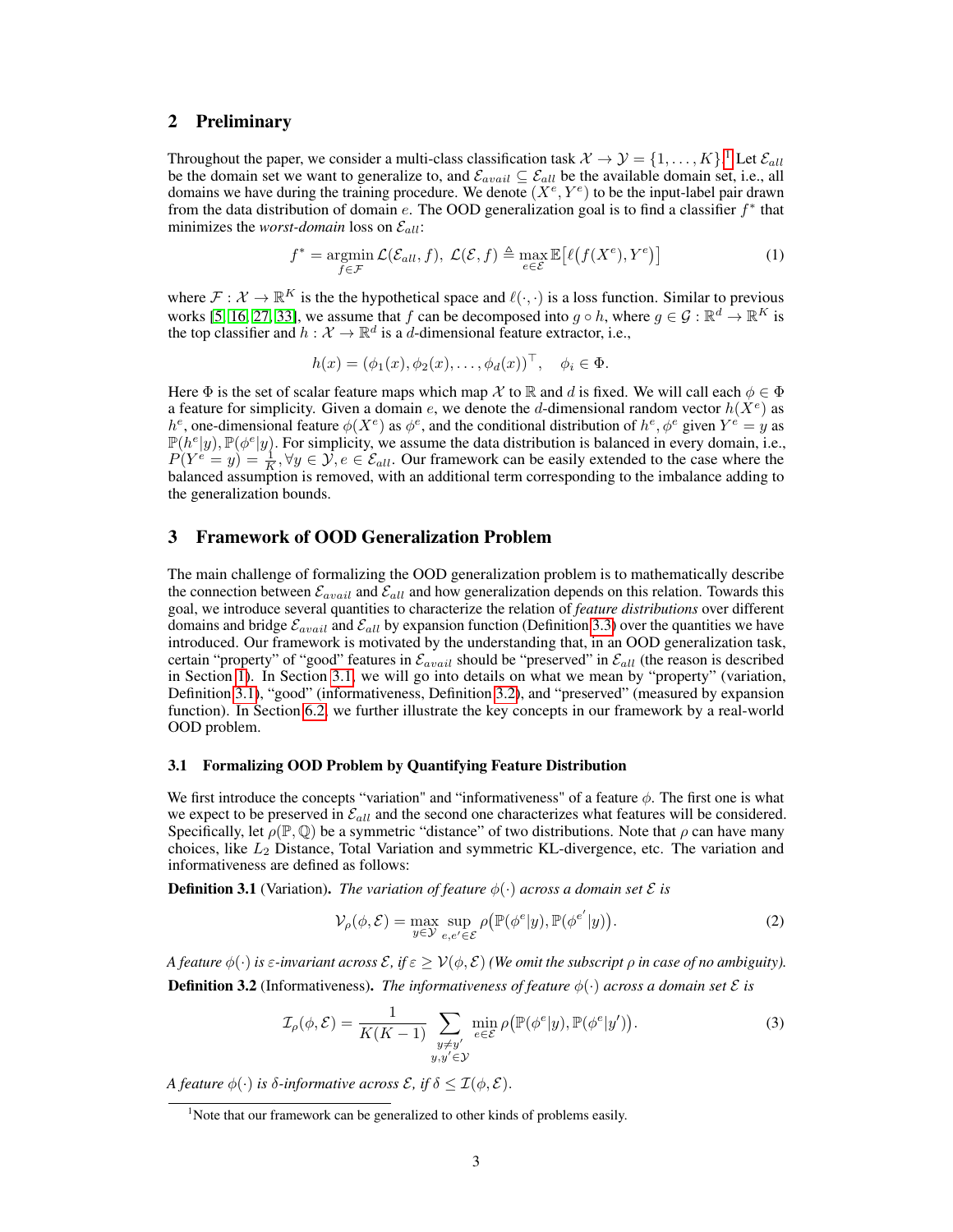The variation  $V(\phi, \mathcal{E})$  measures the stability of  $\phi(\cdot)$  over the domains in  $\mathcal{E}$  and the informativeness  $\mathcal{I}(\phi,\mathcal{E})$  captures the ability of  $\phi(\cdot)$  to distinguish different labels. We would like to highlight that the variation and informativeness are defined on each one-dimensional feature  $\phi(\cdot)$ . Unlike previous distance between distributions defined in d-dimensional space, our definitions are more reasonable and practical, since it can be easily calculated and analyzed.

We are now ready to introduce the core quantity for connecting  $\mathcal{E}_{avail}$  and  $\mathcal{E}_{all}$ . Our motivation, as elaborated in the introduction section, is that, if a feature is informative for the classification task and invariant over  $\mathcal{E}_{avail}$ , then to enable OOD generalization from  $\mathcal{E}_{avail}$  to  $\mathcal{E}_{all}$ , it should be still invariant over  $\mathcal{E}_{all}$ . So the relation between  $V(\phi, \mathcal{E}_{avail})$  and  $V(\phi, \mathcal{E}_{all})$  of an informative feature captures the feasibility and difficulty of OOD generalization. To quantitatively measure this relation, we define the following function class:

<span id="page-3-0"></span>**Definition 3.3** (Expansion Function). *We say a function*  $s : \mathbb{R}^+ \cup \{0\} \to \mathbb{R}^+ \cup \{0, +\infty\}$  *is an expansion function, iff the following properties hold: 1)*  $s(·)$  *is monotonically increasing and*  $s(x) \geq x, \forall x \geq 0$ ; 2)  $\lim_{x \to 0^+} s(x) = s(0) = 0$ .

This function class gives a full characterization of how the variation between  $\mathcal{E}_{avail}$  and  $\mathcal{E}_{all}$  is related. Based on this function class, we can introduce our formulation of the learnability of OOD generalization as follows:

Definition 3.4 (Learnability). *Let* Φ *be the feature space and* ρ *be a distribution distance. We say an OOD generalization problem from* Eavail *to* Eall *is* learnable *if there exists an expansion function*  $s(\cdot)$  and  $\delta \geq 0$ , such that: for all  $\phi \in \Phi$  satisfying  $\mathcal{I}_\rho(\phi, \mathcal{E}_{avail}) \geq \delta$ , we have  $s(\mathcal{V}_\rho(\phi, \mathcal{E}_{avail})) \geq$  $\mathcal{V}_\rho(\phi, \mathcal{E}_{all})$ *. If such s*(·) and  $\delta$  exist, we further call this problem  $(s(\cdot), \delta)$ -learnable. If an OOD *generalization problem is not learnable, we call it* unlearnable*.*

To understand the intuition and rationality of our formulation, several discussions are in order.

Properties of the expansion function. In Definition [3.3,](#page-3-0) we highlight two properties of the expansion function. The first property comes naturally from the monotonicity properties of variation: any  $\varepsilon_1$ -invariant feature is also  $\varepsilon_2$ -invariant for  $\varepsilon_2 \ge \varepsilon_1$ ; and  $\mathcal{V}(\phi, \mathcal{E}_1) \le \mathcal{V}(\phi, \mathcal{E}_2)$  for any  $\mathcal{E}_1 \subseteq \mathcal{E}_2$ . The monotonicity also implies that larger  $\mathcal{E}_{all}$  will induce larger  $s(\cdot)^2$  $s(\cdot)^2$  and it is also harder to be generalized to. From this view, we can see that the scale of  $s(\cdot)$  can reflect the difficulty of OOD generalization. The second property is more crucial since it formulates the intuition that if an informative feature is *almost* invariant in  $\mathcal{E}_{avail}$ , it should remain invariant in  $\mathcal{E}_{all}$ . Without this assumption, OOD generalization can never be guaranteed because we cannot predict whether an invariant and informative feature in  $\mathcal{E}_{avail}$  will vary severely in *unseen*  $\mathcal{E}_{all}$ .

Necessity of informativeness. We include a seemingly redundant quantity informativeness in the definition of learnability. However, this term is necessary because only informative features are responsible for the performance of classification. Non-informative but invariant features over  $\mathcal{E}_{avail}$ may only capture some noise that is irrelevant to the classification problem, and we shall not expect the noise to be invariant over  $\mathcal{E}_{all}$ . Moreover, we show in Figure [1](#page-8-2) that in practice, many invariant but useless features in  $\mathcal{E}_{avail}$  vary a lot in  $\mathcal{E}_{all}$ , and adding the constraint of informativeness makes the expansion function reasonable. In addition, there are multiple choices of  $(s(\cdot), \delta)$  to make an OOD generalization problem learnable: larger  $\delta$  will filter out more features, and so  $s(\cdot)$  can be smaller (flatter). This multiplicity will result in a trade-off between  $s(\cdot)$  and  $\delta$ , which will be discussed in Section [6.2.](#page-8-1)

Two extreme cases: *i.i.d.* & unlearnable. To better understand the concept of learnability, we consider two extreme cases. (1) The first example is when all data from different  $e \in \mathcal{E}_{all}$  are *identically* distributed, i.e., the classic supervised learning setting. This problem is  $(s(\cdot), 0)$ -learnable with  $s(x) = x$ , implying no extra difficulty in OOD generalization. (2) As an example of unlearnable, consider the following case (modified from Colored MNIST [\[5\]](#page-9-3)): For  $e \in \mathcal{E}_{avail}$ , images with label 0 always has a red background while images with label 1 has a blue background. For  $e \in \mathcal{E}_{all} \setminus \mathcal{E}_{avail}$ , this relationship is entirely inverse. Since data from different  $e \in \mathcal{E}_{avail}$  are identically distributed but different from other  $e \in \mathcal{E}_{all}$ , no expansion function can make it learnable, i.e., it is OOD-unlearnable.

<span id="page-3-1"></span><sup>&</sup>lt;sup>2</sup>When we talk about the scale of  $s(\cdot)$ , e.g. it is larger / smaller, we mean the comparison of two expansion function, rather than the comparison along a function.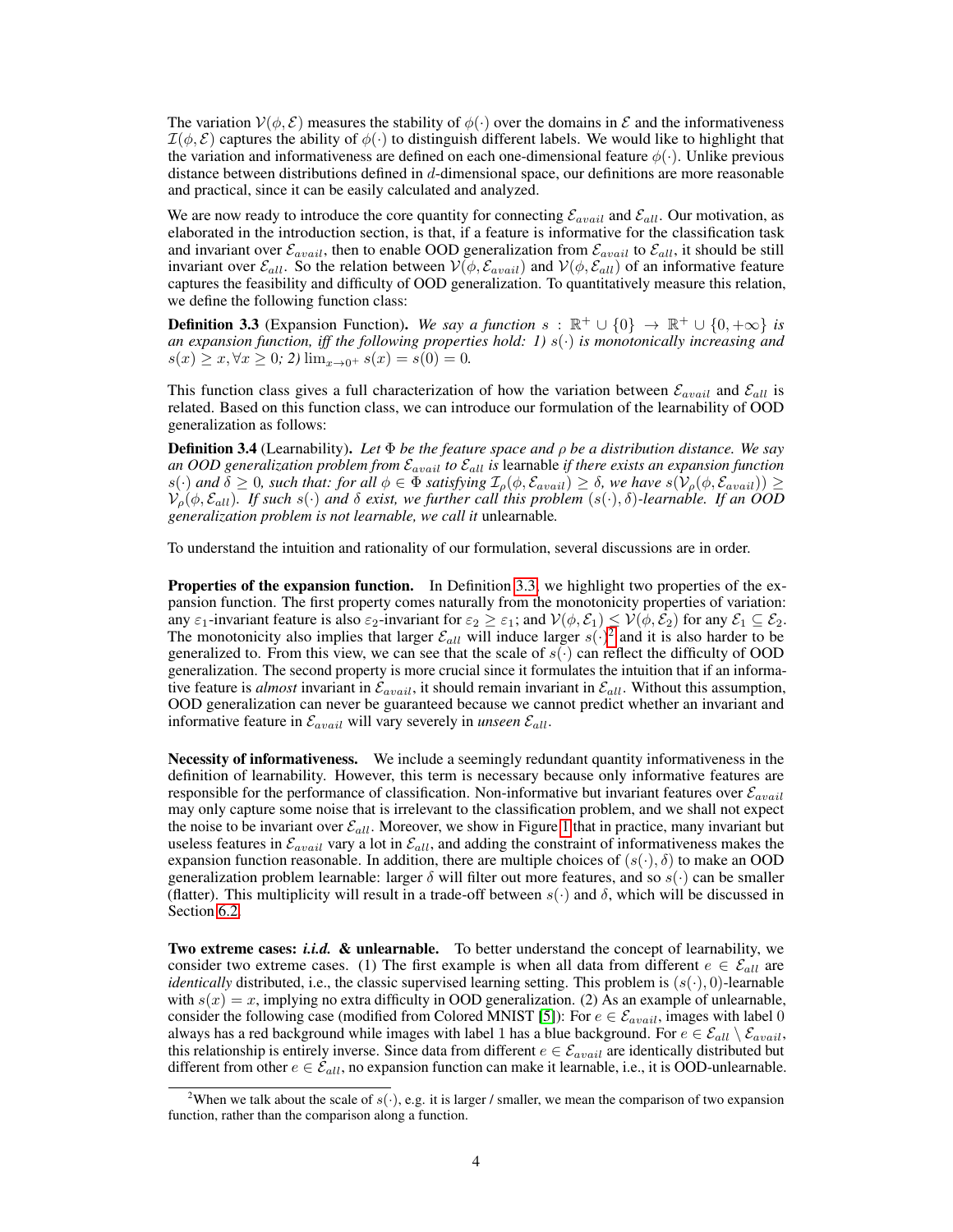The unlearnability of this case also coincides with our intuition: Without prior knowledge, it is not clear from merely the training data, whether the task is to distinguish digit 0 from 1, or to distinguish color red from blue. As a result, generalization to  $\mathcal{E}_{all}$  cannot be guaranteed.

## <span id="page-4-0"></span>4 Generalization Bound

In this section, we consider an OOD generalization problem from  $\mathcal{E}_{avail}$  to  $\mathcal{E}_{all}$ , and our goal is to analyze the OOD generalization error of classifier  $f = g \circ h$  defined by

$$
\mathrm{err}(f) = \mathcal{L}(\mathcal{E}_{all}, f) - \mathcal{L}(\mathcal{E}_{avail}, f),
$$

where we assume the loss function  $l(\cdot, \cdot)$  is bounded by [0, C]. We prove two upper bounds [\(4.1,](#page-4-1) [4.2\)](#page-4-2) as well as a lower bound [\(4.3\)](#page-5-0) for  $err(f)$  based on our formulation. Our bounds together provide a complete characterization of the difficulty of OOD generalization. Since we expect that an invariant classifier can generalize to unseen domains, we hope to bound  $err(f)$  in terms of the certain variation of f. To this end, we define the variation and informativeness of f in terms of its features, i.e.,

$$
\mathcal{V}^{\text{sup}}(h, \mathcal{E}_{avail}) \triangleq \sup_{\beta \in \mathcal{S}^{d-1}} \mathcal{V}(\beta^{\top}h, \mathcal{E}_{avail}),
$$
  

$$
\mathcal{I}^{\text{inf}}(h, \mathcal{E}_{avail}) \triangleq \inf_{\beta \in \mathcal{S}^{d-1}} \mathcal{I}(\beta^{\top}h, \mathcal{E}_{avail}),
$$

where  $(\beta^{\top} h)(x) = \beta^{\top} h(x)$  is a feature and  $\mathcal{S}^{d-1} = \{\beta \in \mathbb{R}^d : ||\beta||_2 = 1\}$  is the unit  $(d-1)$ -sphere.

Necessity of using supremum over linear combination. One seemingly plausible definition of the variation of a classifier f can be the supremum over all  $V(\phi_i, \mathcal{E}_{avail}), i \in [d]$ . However, as is shown in Appendix 1, it is possible that two high-dimensional joint distributions have close marginal distribution in each dimension, while they do not overlap. In other words, there exist cases where  $\mathcal{V}(\phi_i, \mathcal{E}_{all}) = 0, \forall i \in [d]$  but after applying the top model g over  $\phi_i$ 's, the distribution varies a lot in  $\mathcal{E}_{avail}$ . Our definition comes from the simple idea that the class of top model  $\mathcal G$  is at least a linear space, so we should at least consider the variation of every (normalized) linear combination of  $h(\cdot)$ . With this, we can guarantee the joint distribution distance is still small.

<span id="page-4-1"></span>**Theorem 4.1** (Main Theorem). *Suppose we have learned a classifier*  $f(x) = g(h(x))$  *such that*  $\forall e \in \mathcal{E}_{all}$  and  $\forall y \in \mathcal{Y}$ ,  $p_{h^e|Y^e}(h|y) \in L^2(\mathbb{R}^d)$ . Denote the characteristic function of random variable  $[h^e|Y^e$  as  $\hat{p}_{h^e|Y^e}(t|y) = \mathbb{E}[\exp\{i\langle t, h^e \rangle\}]Y^e = y]$ . Assume the hypothetical space F satisfies the *following regularity conditions that*  $\exists \alpha, M_1, M_2 > 0, \forall f \in \mathcal{F}, \forall e \in \mathcal{E}_{all}, y \in \mathcal{Y}$ ,

$$
\int_{h\in\mathbb{R}^d} p_{h^e|Y^e}(h|y)|h|^{\alpha}dh \le M_1 \quad \text{and} \quad \int_{t\in\mathbb{R}^d} |\hat{p}_{h^e|Y^e}(t|y)||t|^{\alpha}dt \le M_2. \tag{4}
$$

 $If (\mathcal{E}_{avail}, \mathcal{E}_{all})$  is  $(s(\cdot), \mathcal{I}^{inf}(h, \mathcal{E}_{avail}))$ -learnable under  $\Phi$  with Total Variation  $\rho^3$  $\rho^3$ , then we have

<span id="page-4-4"></span>
$$
\operatorname{err}(f) \le O\Big(s\big(\mathcal{V}_{\rho}^{\text{sup}}(h, \mathcal{E}_{avail})\big)^{\frac{\alpha^2}{(\alpha+d)^2}}\Big). \tag{5}
$$

*Here*  $\rho$  *is total variation distance, and*  $O(·)$  *depends on*  $d, C, \alpha, M_1, M_2$ .

The above theorem holds for a general classifier learned by any algorithms. Due to its generality, we need to introduce some technical regularity conditions on the density function. The assumption [\(4\)](#page-4-4) assume the decay rate of density and its characteristic function, which is common in the literature, e.g. [\[14\]](#page-9-6). This theorem demonstrates that, the generalization error can be bounded by a function of the variation of  $h$ , and it converges to 0 as the variation approaches to 0. Under some special but typical case where the top model  $q$  is linear, we can further show that even without the regularity conditions in Theorem [4.1,](#page-4-1) we have a much better (linear) convergence rate.

<span id="page-4-2"></span>**Theorem [4](#page-4-5).2** (Linear Top Model). *Consider any loss satisfying*  $\ell(\hat{y}, y) = \sum_{k=1}^{K} \ell_0(\hat{y}_k, y_k)$ .<sup>4</sup> *For any classifier with linear top model* g*, i.e.,*

$$
f(x) = Ah(x) + b \quad with \quad A \in \mathbb{R}^{K \times d}, \ b \in \mathbb{R}^K,
$$

<span id="page-4-5"></span><span id="page-4-3"></span><sup>&</sup>lt;sup>3</sup> For two distribution  $\mathbb{P}, \mathbb{Q}$  with probability density function  $p, q, \rho(\mathbb{P}, \mathbb{Q}) = \frac{1}{2} \int_x |p(x) - q(x)| dx$ .

<sup>&</sup>lt;sup>4</sup>This decomposition is a technical assumption to make the proof more convenient. Truncated square loss or Truncated absolute loss satisfy this assumption.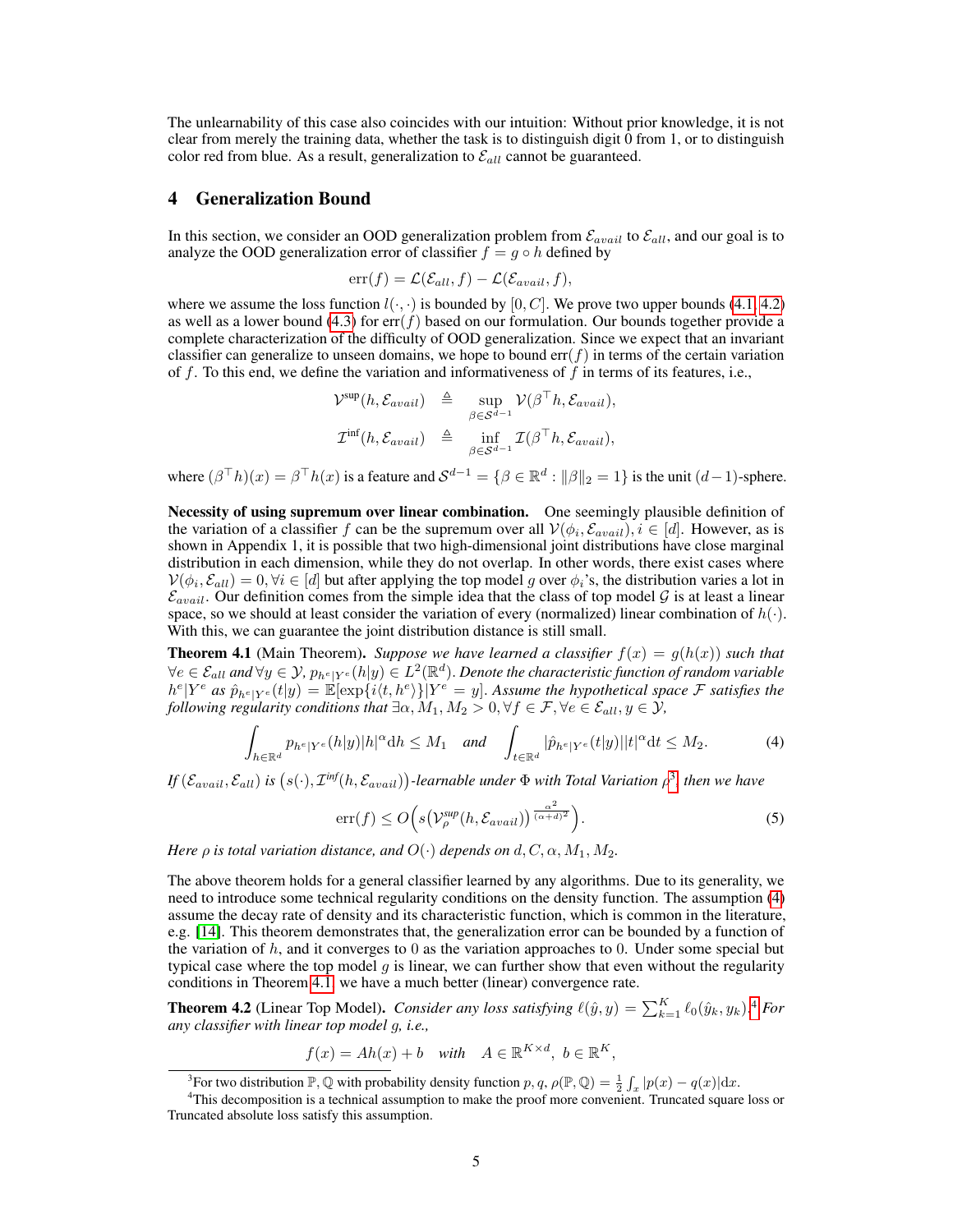$df(\mathcal{E}_{avail}, \mathcal{E}_{all})$  is  $(s(\cdot), \mathcal{I}^{inf}(h, \mathcal{E}_{avail}))$ -learnable under  $\Phi$  with Total Variation  $\rho$ , then we have

$$
\operatorname{err}(f) \le O\Big(s\big(\mathcal{V}^{\text{sup}}(h, \mathcal{E}_{avail})\big)\Big). \tag{6}
$$

*Here*  $O(·)$  *depends only on d and C*.

Discussion. Theorem [4.1](#page-4-1) shows that, for any model, the generalization gap depends largely on the model's variation captured by  $\mathcal{V}^{\text{sup}}(h, \mathcal{E}_{avail})$ . The result is irrelevant to the algorithm and provides a guarantee for the generalization gap from  $\mathcal{E}_{avail}$  to  $\mathcal{E}_{all}$ , so long as the learned model f is invariant, i.e.  $V^{\text{sup}}(h, \mathcal{E}_{avail})$  is small. When  $s(\cdot)$  is fixed, a model with smaller  $V^{\text{sup}}(h, \mathcal{E}_{avail})$  results in a smaller gap, which matches our understanding that invariant features in  $\mathcal{E}_{avail}$  are somehow invariant in  $\mathcal{E}_{all}$ . When  $\mathcal{V}^{\text{sup}}(h, \mathcal{E}_{avail})$  is fixed, more difficult generalization will generate a larger expansion function, which leads to a larger gap. For the Gaussian class with bounded mean and variance,  $\alpha \gg d$ and the convergent rate is almost linear.

However, without any constraint to q, the convergent rate might be small. Theorem [4.2](#page-4-2) then offers a generalization bound with a *linear* convergent rate under mild assumptions when g is linear, which is common in reality. It relaxes the concentration assumption (Formula [4\)](#page-4-4) and asks only for the integrability of the density. The convergent rate is identical to the convergent rate of the expansion function, showing that  $s(\cdot)$  captures the generalization quite well.

**Proof Sketch of Theorem [4.1.](#page-4-1)** The proof of the main result, Theorem [4.1,](#page-4-1) is decomposed into the following steps. First, we transform  $err(f)$  into the Total Variation of joint distributions of features in different domains (Step 1). To bound the Total Variation, it is sufficient to bound the distance of the corresponding Fourier transform, and further, it is equivalent to bound the Radon transform of joint distributions (Step 2). Eventually, we show that  $\mathcal{V}^{\text{sup}}(\beta^{\top}h, \mathcal{E}_{avail})$  can be used to bound the Radon transform, which finishes the proof (Step 3).

Step 1. The OOD generalization error can be bounded as:

<span id="page-5-1"></span>
$$
\text{err}(f) \le \sup_{(e,e') \in (\mathcal{E}_{avail}, \mathcal{E}_{all})} \frac{C}{K} \sum_{y \in \mathcal{Y}} \int_{h \in \mathbb{R}^d} \left| p_{h^e|Y^e}(h|y) - p_{h^{e'}|Y^{e'}}(h|y) \right| dh. \tag{7}
$$

Step 2. According to the assumption [\(4\)](#page-4-4), the dominant term in [\(7\)](#page-5-1) is

<span id="page-5-2"></span>
$$
\int_{|h| \le r_1} \Big| \int_{|t| \le r_2} e^{-i\langle h, t \rangle} \big(\hat{p}_{h^e|Y^e}(t|y) - \hat{p}_{h^{e'}|Y^{e'}}(t|y))\big) \mathrm{d}t \Big| \mathrm{d}t,\tag{8}
$$

where  $r_1$  and  $r_2$  are well-selected scalars that depend on  $s(V_\rho^{\text{sup}}(h, \mathcal{E}_{avail}))$ . By the Projection Theorem [\[31,](#page-10-8) [42\]](#page-11-4) and the Fourier Inversion Formula, [\(8\)](#page-5-2) is bounded above by

$$
O(r_1^d r_2^d) \times \int_{u \in \mathbb{R}} \left| \mathcal{R}_{e'}(\beta, u) - \mathcal{R}_e(\beta, u) \right| \mathrm{d}u,
$$
\n(9)

where  $\mathcal{R}_e(\beta, u)$  is the Radon transform of  $p_{h^e|Y^e}(t|y)$ .

**Step 3**. The right-hand side of Formula [8](#page-5-2) can be bounded by  $O(r_1^d r_2^d s(\mathcal{V}_\rho^{\text{sup}}(h,\mathcal{E}_{avail}))$ . We finish the proof by selecting appropriate  $r_1$  and  $r_2$  to balance the rate of the dominant term and other minor terms. For more details, please see Appendix 2 for the complete proofs.

Now we turn to the lower bound of  $err(f)$ .

<span id="page-5-0"></span>**Theorem 4.3** (Lower Bound). *Consider* 0-1 *loss:*  $\ell(\hat{y}, y) = \mathbb{I}(\hat{y} \neq y)$ *. For any*  $\delta > 0$  *and any expansion function satisfying 1)*  $s'_{+}(0) \triangleq \lim_{x\to 0^+} \frac{s(x)-s(0)}{x}$  $\frac{-s(0)}{x} \in (1, +\infty)$ ; 2) exists  $k > 1, t > 0$ , *s.t.*  $kx \le s(x) < +\infty$ ,  $x \in [0, t]$ , there exists a constant  $C_0$  and an OOD generalization problem (Eavail, Eall) *that is* (s(·), δ)*-learnable under linear feature space* Φ *w.r.t symmetric KL-divergence*  $\rho$ , s.t.  $\forall \varepsilon \in [0, \frac{t}{2}]$ , the optimal classifier f satisfying  $\mathcal{V}^{sup}(h, \mathcal{E}_{avail}) = \varepsilon$  will have the OOD *generalization error lower bounded by*

$$
\operatorname{err}(f) \ge C_0 \cdot s(\mathcal{V}^{\textit{sup}}(h, \mathcal{E}_{avail})). \tag{10}
$$

Theorem [4.3](#page-5-0) shows that  $err(f)$  of optimal classifier f is lower bounded by its variation. Here "optimal" means the classifier that minimize  $\mathcal{L}(f, \mathcal{E}_{avail})$ . Altogether, the above three theorems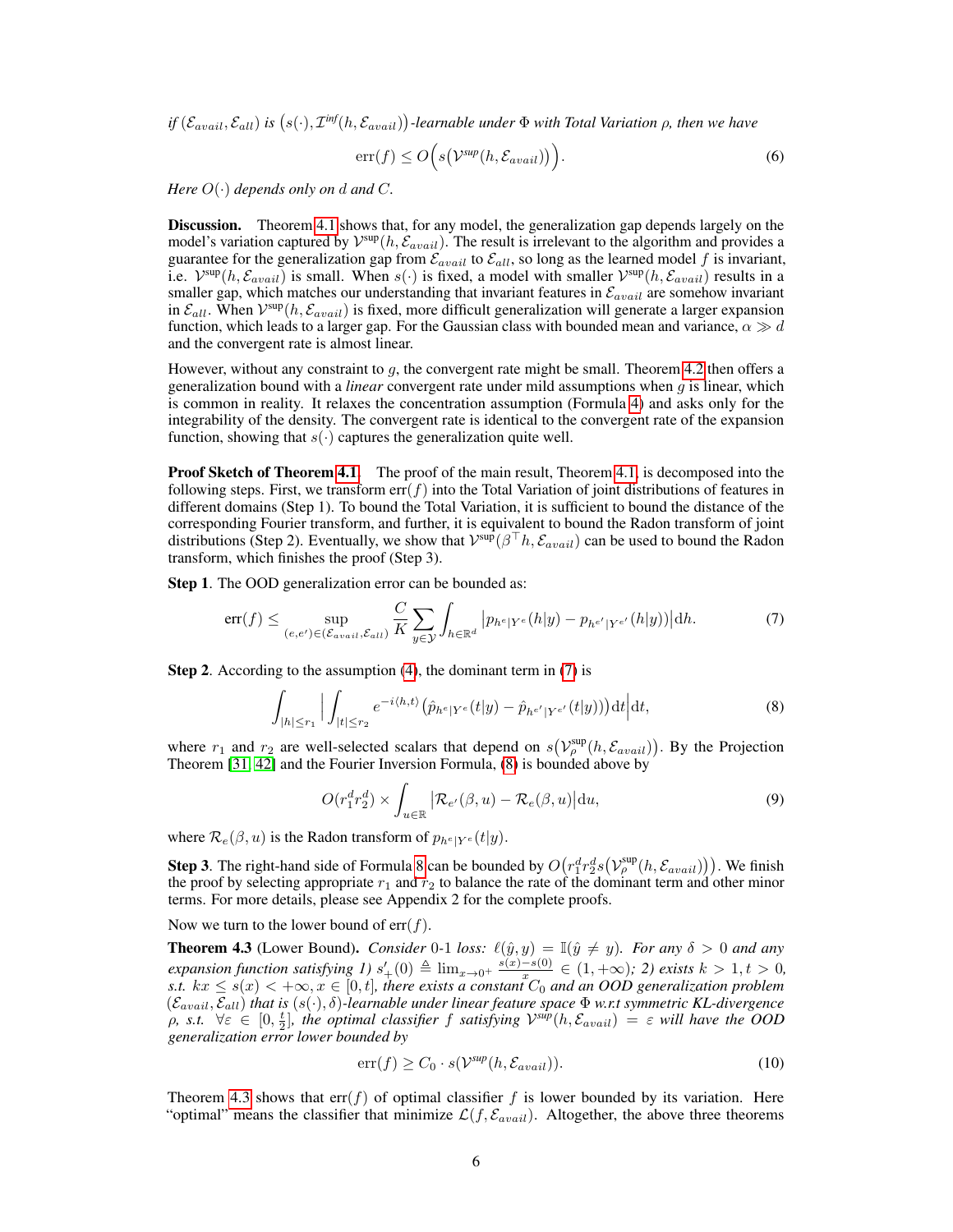offer a bidirectional control of OOD generalization error, showing that our formulation can offer a fine-grained description of most OOD generalization problem in a theoretical way. To pursue a good OOD performance, OOD algorithm should focus on improving predictive performance on  $\mathcal{E}_{avail}$  and controlling the variation  $\mathcal{V}^{\text{sup}}(h, \mathcal{E}_{avail})$  simultaneously. Note that this bound starts from population error, and we call for future works to combine our generalization bound and traditional bound from data samples to population error, giving a more complete characterization of the problem.

## <span id="page-6-0"></span>5 Variation as a Factor of Model Selection Criterion

As is pointed out in [\[21\]](#page-10-0), model selection has a significant effect on domain generalization, and any OOD algorithm without a model selection criterion is not complete. [\[21\]](#page-10-0) trained more than 45,900 models with different algorithms, and results show that when traditional selection methods are applied, none of OOD algorithms can outperform ERM [\[58\]](#page-11-5) by a significant margin. This result is not strange, since traditional selection methods focus mainly on (validation) accuracy, which is biased in OOD generalization [\[21,](#page-10-0) [63\]](#page-12-0). A very typical example is Colored MNIST [\[5\]](#page-9-3), where the image is colored according to the label, but the relationship varies across domains. As explained in [\[5\]](#page-9-3), ERM principle will only capture this spurious feature (color) and performs badly in  $\mathcal{E}_{all}$ . Since ERM is exactly minimizing loss in  $\mathcal{E}_{avail}$ , any model selection method using validation accuracy alone is likely to choose ERM rather than any other OOD algorithm [\[63\]](#page-12-0). Thus no algorithm will have a significant improvement compared to ERM.

A natural question arises: what else can we use, in addition to accuracy? Theorem [4.1](#page-4-1) points out that, learning feature with small variation across  $\mathcal{E}_{avail}$  is important for decreasing OOD generalization error. Once a model f achieves a small  $\mathcal{V}^{sup}(h, \mathcal{E}_{avail})$ , then err $(f)$  will be small. If the validation accuracy is also high, we shall know that the OOD accuracy will remain high. To this end, we propose our heuristic selection criterion (Algorithm [1\)](#page-6-1). Instead of considering validation accuracy alone, we combine it with feature variation and *select the model with high validation accuracy as well as low variation.*

#### Algorithm 1: Model Selection

**Input:** available dataset  $\mathcal{X}_{avail} = (\mathcal{X}_{train}, \mathcal{X}_{val})$ , candidate models set  $\mathcal{M}$ , var\_acc\_rate  $r_0$ . for  $f = g \circ h$  *in*  $M$  do for i *in* [d] do  $\hat{\mathcal{V}}_i \leftarrow \max_{y \in \mathcal{Y}, \mathcal{X}^e \neq \mathcal{X}^{e'} \in \mathcal{X}_{avail}}$  Total Variation( $\mathbb{P}(\phi_i^e | y), \mathbb{P}(\phi_i^{e'} | y)$ );  $\qquad \forall$ Use GPU KDE end  $\mathcal{V}_f \leftarrow \text{mean}_{i \in [d]} \hat{\mathcal{V}}_i$ <br>Acc<sub>f</sub>  $\leftarrow$  compute validation accuracy of f using  $\mathcal{X}_{val}$ end Return  $\arg\max_{f \in \mathcal{M}} (\text{Acc}_f - r_0 \mathcal{V}_f)$ 

We briefly explain Algorithm [1](#page-6-1) here. For each candidate model, we calculate its variation using the average of each feature's variation, i.e.,  $\frac{1}{d} \sum_{i \in [d]} \mathcal{V}(\phi_i, \mathcal{X}_{avail})$ . When deriving the bounds, we use V sup instead of their average because we need to consider *the worst case*, i.e., the worst top model. In practice, we find out that the average of  $\mathcal{V}(\phi_i, \mathcal{X}_{avail})$  is enough to improve selection.

Our criterion of model selection is

<span id="page-6-2"></span><span id="page-6-1"></span>
$$
Acc_f - r_0 \mathcal{V}_f, \tag{11}
$$

i.e., we select a model with high validation accuracy and low variation *simultaneously*. Here  $r_0$ is a hyper-parameter representing the concrete relationship between  $err(f)$  and  $V_f$ . Although we have already used one hyper-parameter to help select multiple hyper-parameter combinations, it is natural to ask whether we can further get rid of the selection of  $r_0$ . Since  $r_0$  represents the relationship between variation and accuracy, which is actually determined by the unknown expansion function, explicitly calculating  $r_0$  is not possible. However, we can empirically estimate  $r_0$  using  $r_0 = \frac{\text{Std}_{f \in \hat{\mathcal{M}}} \text{Acc}_f}{\text{Std}_{f \in \hat{\mathcal{N}}}}$  $\frac{d f_{f \in \hat{\mathcal{M}}} Acc_f}{\text{Std}_{f \in \hat{\mathcal{M}}} V_f}$ , where  $\hat{\mathcal{M}} \subset \mathcal{M}$  is the model with not bad validation accuracy. We do not use the whole set  $M$  because some OOD algorithms will perform extremely bad when the penalty is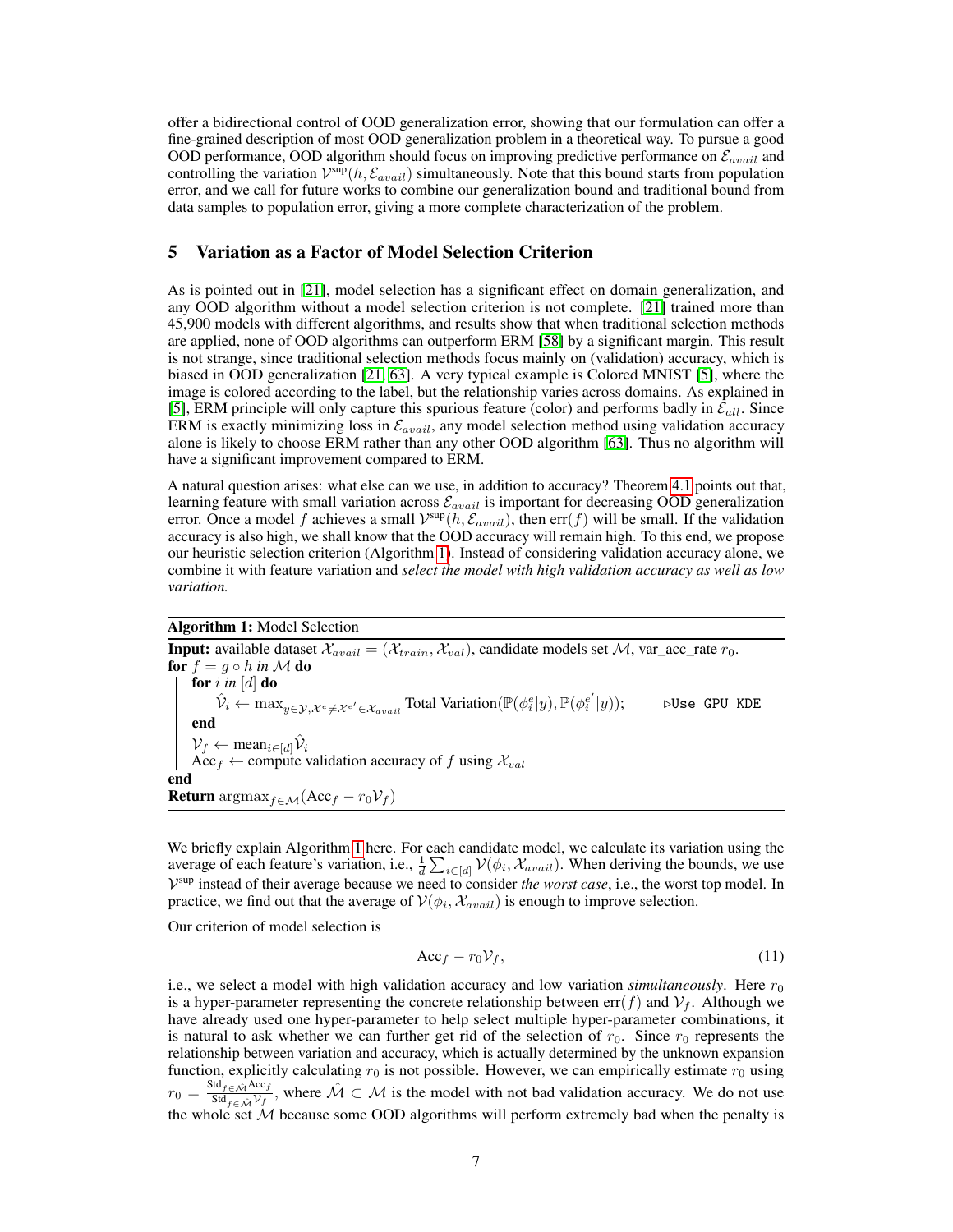huge, and these models will influence our estimation of the ratio. Since high validation means large informativeness in learned features, the use of  $\hat{\mathcal{M}}$  is an implicit application of informative assumption.

As shown in Section [6.1,](#page-7-1) our method can select models with higher OOD accuracy in various OOD datasets. We also explain in Appendix 3 why our method can outperform the traditional method in Color MNIST, where the dataset is hand-make and simple enough to calculate the expansion function.

# <span id="page-7-0"></span>6 Experiments

In this section, we conduct experiments to compare our model selection criterion (Section [5\)](#page-6-0) with the baseline method<sup>[5](#page-7-2)</sup> [\[21\]](#page-10-0). Since both the variation and informativeness in Definition [3.1](#page-2-0) are based on one-dimensional features, we can directly estimate these quantities feature-by-feature and design model selection method based on them. To verify the existence of the expansion function and to see what it's like in a real-world dataset, we plot nearly 2 million features trained in a common-used OOD dataset and compute their variation and informativeness. We then draw the expansion function for this problem.

#### <span id="page-7-1"></span>6.1 Experiments on Model Selection

In this section, we conduct experiments to compare the performance of models selected by our method and by validation accuracy. We train models on different datasets, different  $\mathcal{E}_{avail}$ , and select models according to a different selection criteria. We then compare the OOD accuracy of selected models.

Settings We train our model on three benchmark OOD datasets (PACS [\[34\]](#page-10-9), OfficeHome [\[59\]](#page-12-1), VLCS [\[57\]](#page-11-6)) and consider all possible selections of  $(\mathcal{E}_{avail}, \mathcal{E}_{all})$ . We choose ResNet–50 as our network architecture. We use ERM [\[58\]](#page-11-5) and four common-used OOD algorithms (CORAL [\[55\]](#page-11-3), Inter-domain Mixup [\[62\]](#page-12-2), Group DRO [\[51\]](#page-11-7), and IRM [\[5\]](#page-9-3)). For each environment setup, we train 200 models using different algorithms, penalties, learning rates, and epoch. After training, we employ different selection methods and compare the OOD accuracy of the selected models. As stated in Section [5,](#page-6-0) we use the standard deviation of V and validation accuracy in  $\hat{\mathcal{M}}$  to estimate  $r_0$ , where  $\hat{\mathcal{M}} = \{f \in \mathcal{M} : \text{Acc}_f \ge \max_{\hat{f}} \text{Acc}_{\hat{f}} - 0.1\}.$  Note that calculating  $\mathcal{V}(\phi_i, \mathcal{X}_{avail})$  takes calculus many times, so we design a parallel GPU kernel density estimation to speed up the whole process a hundred times and manage to finish one model in seconds. For more details about the experiments, see Appendix 4.

<span id="page-7-3"></span>Table 1: Model Selection Result. "Env" denotes the unseen domain during training. "Val" denotes the OOD accuracy of model selected by validation accuracy.

| <b>PACS</b> | Env  |        |        | P                      | S         | avg       | acc inc                                  |
|-------------|------|--------|--------|------------------------|-----------|-----------|------------------------------------------|
|             | Val  | 85.20% | 80.42% | 96.17%                 | 77.86%    | 84.91%    |                                          |
|             | Ours | 88.72% | 81.74% | $96.83\%$              | 79.00%    | 86.57%    | $1.66\%$                                 |
| OfficeHome  | Env  |        |        | р                      | R         | avg       | acc inc                                  |
|             | Val  | 61.85% | 55.56% | 74.72%                 | 76.25%    | 67.09%    |                                          |
|             | Ours | 65.76% | 55.07% | $75.20\%$              | $76.31\%$ | $68.09\%$ | $1.00\%$ <sup><math>\dagger</math></sup> |
| <b>VLCS</b> | Env  |        |        | S                      |           | avg       | acc inc                                  |
|             | Val  | 97.46% | 64.83% | $69.50\%$ <sup>6</sup> | 70.97%    | 75.69%    |                                          |
|             | Ours | 97.81% | 66.98% | $69.50\%$              | $70.97\%$ | $76.32\%$ | $0.63\%$                                 |

Result We summarize our experimental results in Table [1.](#page-7-3) For each environment setup, we select the best model according to Algorithm [1](#page-6-1) and validation accuracy. The results show that on all datasets, our selection criterion significantly outperforms the validation accuracy in average OOD accuracy. For a more detailed comparison, our method improves the OOD accuracy in most of the 12 setups. Our experiments demonstrate that our criterion can help select models with higher OOD accuracy.

<span id="page-7-2"></span> $5$ Our experiments is conducted in DomainBed: <https://github.com/facebookresearch/DomainBed>.

 $6$ Notice that some OOD accuracy are the same in the two methods since the same model is selected. This happens when the unseen domain is close to  $\mathcal{E}_{avail}$  so that the validation accuracy metric is close to ours.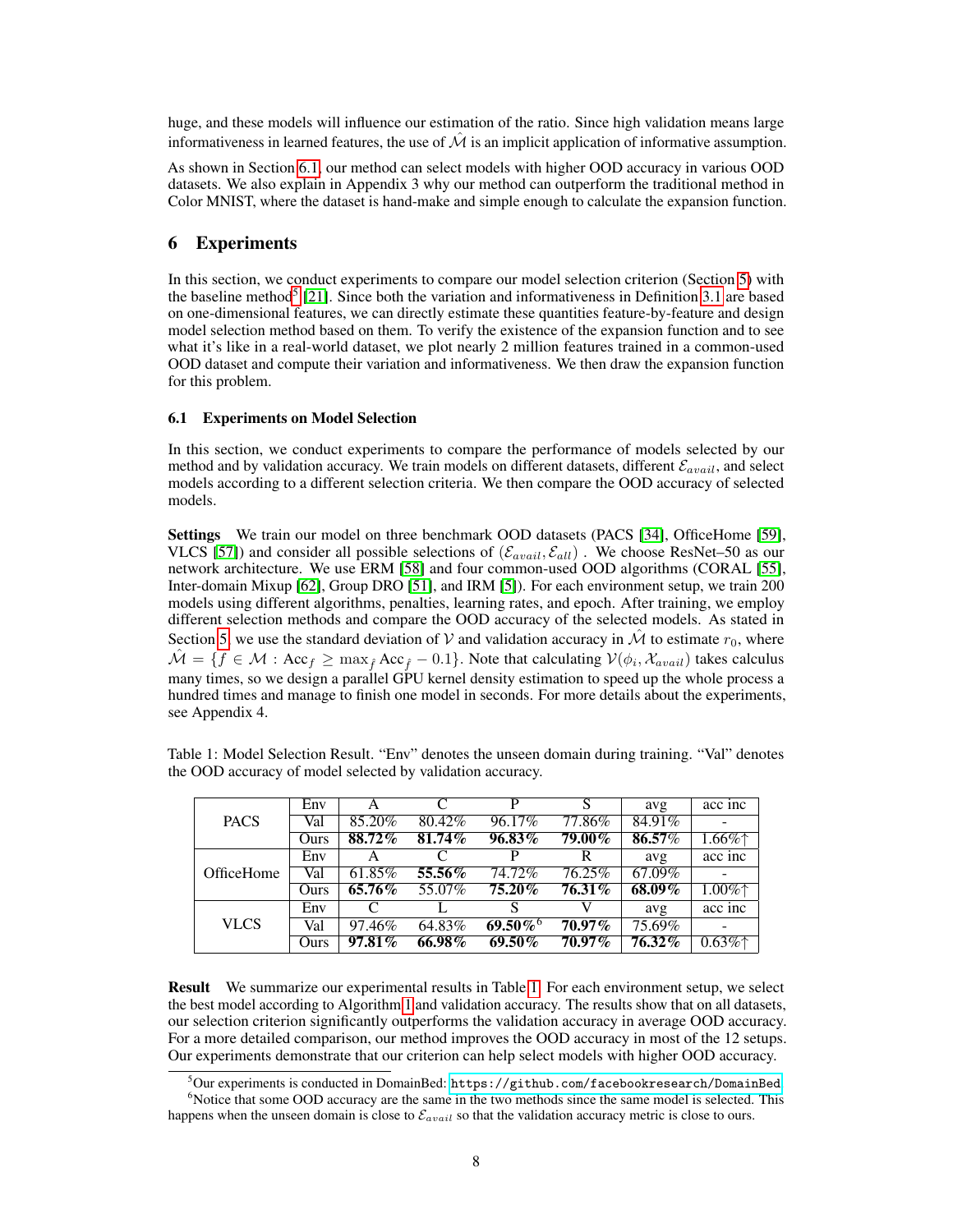#### <span id="page-8-1"></span>6.2 Learnability of Real-World OOD Problem

<span id="page-8-2"></span>

Figure 1: The expansion function of the OOD generalization problem on Office-Home. The x-axis stands for  $V(\phi, \mathcal{E}_{avail})$  and the y-axis for  $V(\phi, \mathcal{E}_{all})$ . There are approximately 2 million points in each image, with each point representing a feature, and its color represents its informativeness. The solid red line stands for the expansion function under the corresponding  $\delta$ . When  $\delta$  increases, the expansion function decreases. When  $\delta = 0$ , no expansion function can make it learnable.

One may wonder if the expansion function really exists and what it will look like for a real-world OOD generalization task. In this section, we consider the OOD dataset Office-Home [\[59\]](#page-12-1). We explicitly plot *millions of* features'  $V_{\rho}(\phi, \mathcal{E}_{avail})$  and  $V_{\rho}(\phi, \mathcal{E}_{all})$  with Total Variation  $\rho$  to see what the expansion function is like in this task. We take the architecture as ResNet-50 [\[23\]](#page-10-10), and we trained thousands of models with more than five algorithms, obtaining about 2 million features. The results are in Figure [1.](#page-8-2)

**Existence of**  $s(\cdot)$ . When  $\delta = 0$ , some non-informative features are nearly 0-invariant across  $\mathcal{E}_{avail}$ but are varying across  $\mathcal{E}_{all}$ , so no expansion function can make this task learnable, i.e., this task is NOT  $(s(\cdot), 0)$  for any expansion function. But as  $\delta$  increases, only informative features are left, and now we can find appropriate  $s(\cdot)$  to make it learnable. We can clearly realize from the figure that  $s(\cdot)$ do exist when  $\delta > 0.15$ .

**Trade-off between**  $s(\cdot)$  and  $\delta$ . The second phenomenon is that the slope of  $s(\cdot)$  decreases as  $\delta$ increases, showing a trade-off between  $s(\cdot)$  and  $\delta$ . Although this trade-off comes naturally from the definition of learnability, it has a deep meaning. As is shown in Section [4,](#page-4-0)  $err(f)$  is bounded by  $O(s(\varepsilon))$  where  $\varepsilon$  is the variation of the model. To make the bound tighter, a natural idea is to choose a flatter  $s(\cdot)$ . However, a flatter  $s(\cdot)$  corresponds to a larger  $\delta$ . Typically, learning a model to meet this higher informativeness requirement is more difficult, and it is possible that the algorithm achieves this by capturing more domain-specific features, which will therefore increase the variation of the model,  $\varepsilon$ . As a result, we are not sure whether  $s(\varepsilon)$  will increase or decrease. We believe this is also the essence of model selection: i.e., *to trade-off between the variation and informativeness of a model*, which is done in Formula [11.](#page-6-2)

#### <span id="page-8-0"></span>7 More Related Works

Domain generalization [\[12,](#page-9-7) [39\]](#page-11-8), or OOD generalization, has drawn much attention recently [\[21,](#page-10-0) [30\]](#page-10-11). The goal is to learn a model from several training domains and expect good performance on unseen test domains. [\[60,](#page-12-3) [64\]](#page-12-4) offer a comprehensive survey. A popular solution is to extract domain-invariant feature representation. [\[45\]](#page-11-9) and [\[49\]](#page-11-10) proved that when the model is linear, the invariance under training domains can help discover invariant features on test domains. [\[5\]](#page-9-3) introduces the invariant prediction into neural networks and proposes a practical objective function. After that, a lot of works arise from the view of causal discovery, distributional robustness and conditional independence [\[1,](#page-9-4) [7,](#page-9-8) [16,](#page-10-6) [15,](#page-10-12) [26,](#page-10-13) [32,](#page-10-4) [33,](#page-10-5) [43,](#page-11-11) [51,](#page-11-7) [61\]](#page-12-5). On the other hand, some works point out the weakness of existing methods from the theoretical and experimental perspectives [\[2,](#page-9-9) [21,](#page-10-0) [29,](#page-10-14) [41,](#page-11-12) [50\]](#page-11-13).

The OOD generalization requires restrictions on how the target domains may differ. A straightforward approach is to define a set of test domains around the training domain using some distribution distance measure [\[6,](#page-9-10) [13,](#page-9-11) [19,](#page-10-15) [25,](#page-10-16) [51,](#page-11-7) [53,](#page-11-14) [54,](#page-11-15) [61\]](#page-12-5). Another feasible route is the causal framework which is robust to the test distributions caused by interventions[\[44,](#page-11-16) [46\]](#page-11-17) on variables, e.g., [\[5,](#page-9-3) [24,](#page-10-17) [36,](#page-11-18) [37,](#page-11-19) [40,](#page-11-20) [47,](#page-11-21) [49,](#page-11-10) [52\]](#page-11-22). The principle of these methods is that a causal model is invariant and can achieve the minimal worstcase risk [\[4,](#page-9-12) [22,](#page-10-18) [44,](#page-11-16) [49\]](#page-11-10). Since the test distribution is unknown, additional assumptions are required for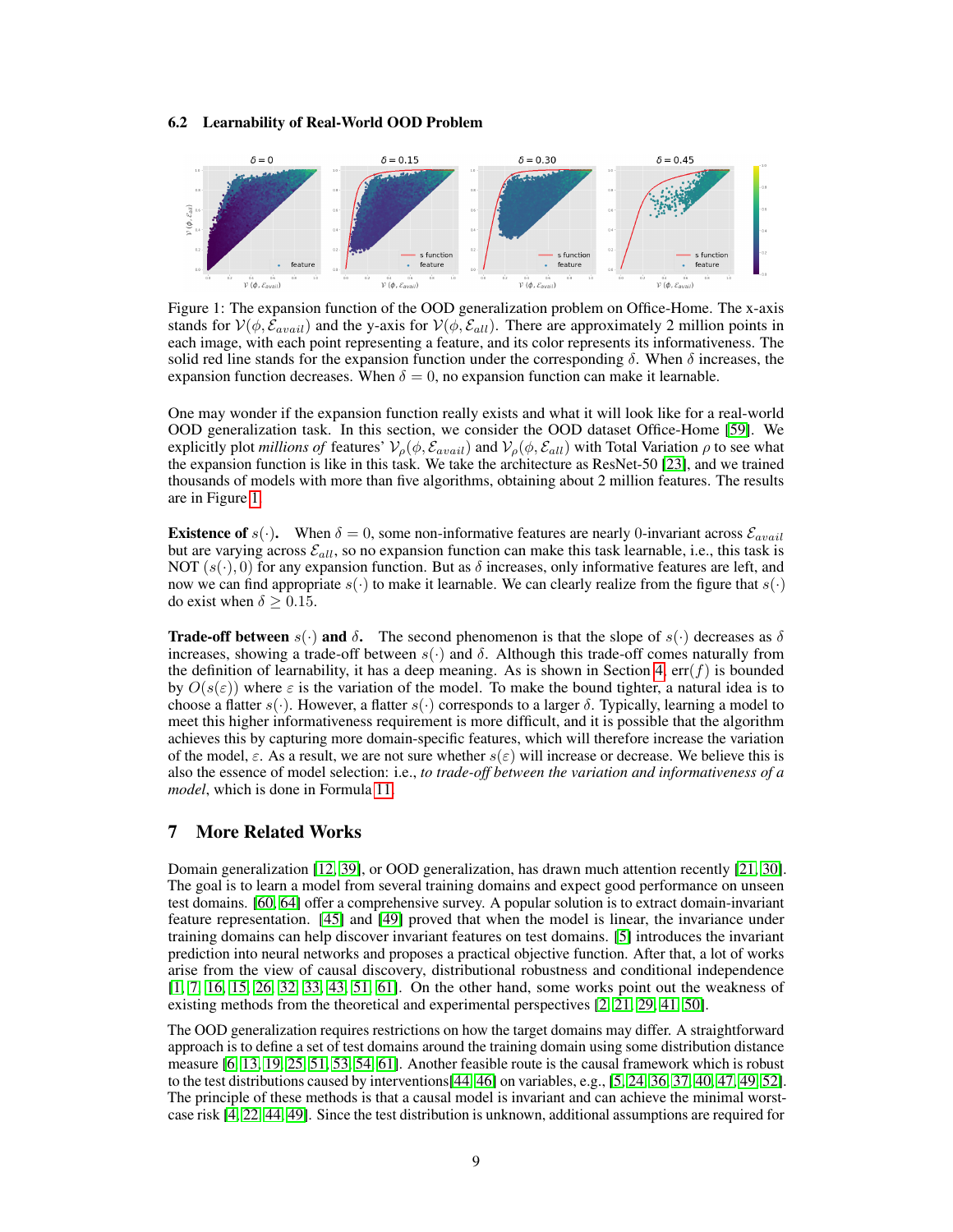generalization analysis. [\[12,](#page-9-7) [18,](#page-10-19) [39\]](#page-11-8) assume that the domains are generated from a hyper-distribution and measures the average risk estimation error bound. [\[3\]](#page-9-13) derives a risk bound for any linear combination of training domains. For more related results in domain adaptation, a closed field where the test domains can be seen but are unlabeled, please see [\[9,](#page-9-14) [10,](#page-9-1) [28\]](#page-10-20).

# <span id="page-9-5"></span>8 Conclusion

In this paper, we take the first step towards a rigorous theoretical framework of OOD generalization. We propose a mathematical formulation to characterize the learnability of OOD generalization problem. Based on our framework, we prove generalization bounds and give guarantees for OOD generalization error. Inspired by our bound, we design a model selection criterion to check the model's variation and validation accuracy simultaneously. Experiments show that our metric has a significant advantage over the traditional selection method.

## Acknowledgments and Disclosure of Funding

Authors are thankful to the anonymous reviewers for their helpful and constructive feedback.

# References

- <span id="page-9-4"></span>[1] Kartik Ahuja, Karthikeyan Shanmugam, Kush Varshney, and Amit Dhurandhar. Invariant risk minimization games. *arXiv preprint arXiv:2002.04692*, 2020.
- <span id="page-9-9"></span>[2] Kartik Ahuja, Jun Wang, Amit Dhurandhar, Karthikeyan Shanmugam, and Kush R Varshney. Empirical or invariant risk minimization? a sample complexity perspective. *arXiv preprint arXiv:2010.16412*, 2020.
- <span id="page-9-13"></span>[3] Isabela Albuquerque, João Monteiro, Tiago H Falk, and Ioannis Mitliagkas. Adversarial target-invariant representation learning for domain generalization. *arXiv preprint arXiv:1911.00804*, 2019.
- <span id="page-9-12"></span>[4] John Aldrich. Autonomy. *Oxford Economic Papers*, 41(1):15–34, 1989.
- <span id="page-9-3"></span>[5] Martin Arjovsky, Léon Bottou, Ishaan Gulrajani, and David Lopez-Paz. Invariant risk minimization. *arXiv preprint arXiv:1907.02893*, 2019.
- <span id="page-9-10"></span>[6] J Andrew Bagnell. Robust supervised learning. In *Proceedings of the national conference on artificial intelligence*, volume 20, page 714. Menlo Park, CA; Cambridge, MA; London; AAAI Press; MIT Press; 1999, 2005.
- <span id="page-9-8"></span>[7] Haoyue Bai, Rui Sun, Lanqing Hong, Fengwei Zhou, Nanyang Ye, Han-Jia Ye, S-H Gary Chan, and Zhenguo Li. Decaug: Out-of-distribution generalization via decomposed feature representation and semantic augmentation. *arXiv preprint arXiv:2012.09382*, 2020.
- <span id="page-9-0"></span>[8] Sara Beery, Grant Van Horn, and Pietro Perona. Recognition in terra incognita. In *Proceedings of the European Conference on Computer Vision (ECCV)*, September 2018.
- <span id="page-9-14"></span>[9] Shai Ben-David, John Blitzer, Koby Crammer, Fernando Pereira, *et al.* Analysis of representations for domain adaptation. *Advances in neural information processing systems*, 19:137, 2007.
- <span id="page-9-1"></span>[10] Shai Ben-David, John Blitzer, Koby Crammer, Alex Kulesza, Fernando Pereira, and Jennifer Wortman Vaughan. A theory of learning from different domains. *Machine learning*, 79(1):151–175, 2010.
- <span id="page-9-2"></span>[11] Yoshua Bengio, Tristan Deleu, Nasim Rahaman, Nan Rosemary Ke, Sebastien Lachapelle, Olexa Bilaniuk, Anirudh Goyal, and Christopher Pal. A meta-transfer objective for learning to disentangle causal mechanisms. In *International Conference on Learning Representations*, 2019.
- <span id="page-9-7"></span>[12] Gilles Blanchard, Gyemin Lee, and Clayton Scott. Generalizing from several related classification tasks to a new unlabeled sample. *Advances in neural information processing systems*, 24:2178–2186, 2011.
- <span id="page-9-11"></span>[13] Jose Blanchet, Yang Kang, Karthyek Murthy, and Fan Zhang. Data-driven optimal transport cost selection for distributionally robust optimization. In *2019 Winter Simulation Conference (WSC)*, pages 3740–3751. IEEE, 2019.
- <span id="page-9-6"></span>[14] Laurent Cavalier. Efficient estimation of a density in a problem of tomography. *Annals of Statistics*, pages 630–647, 2000.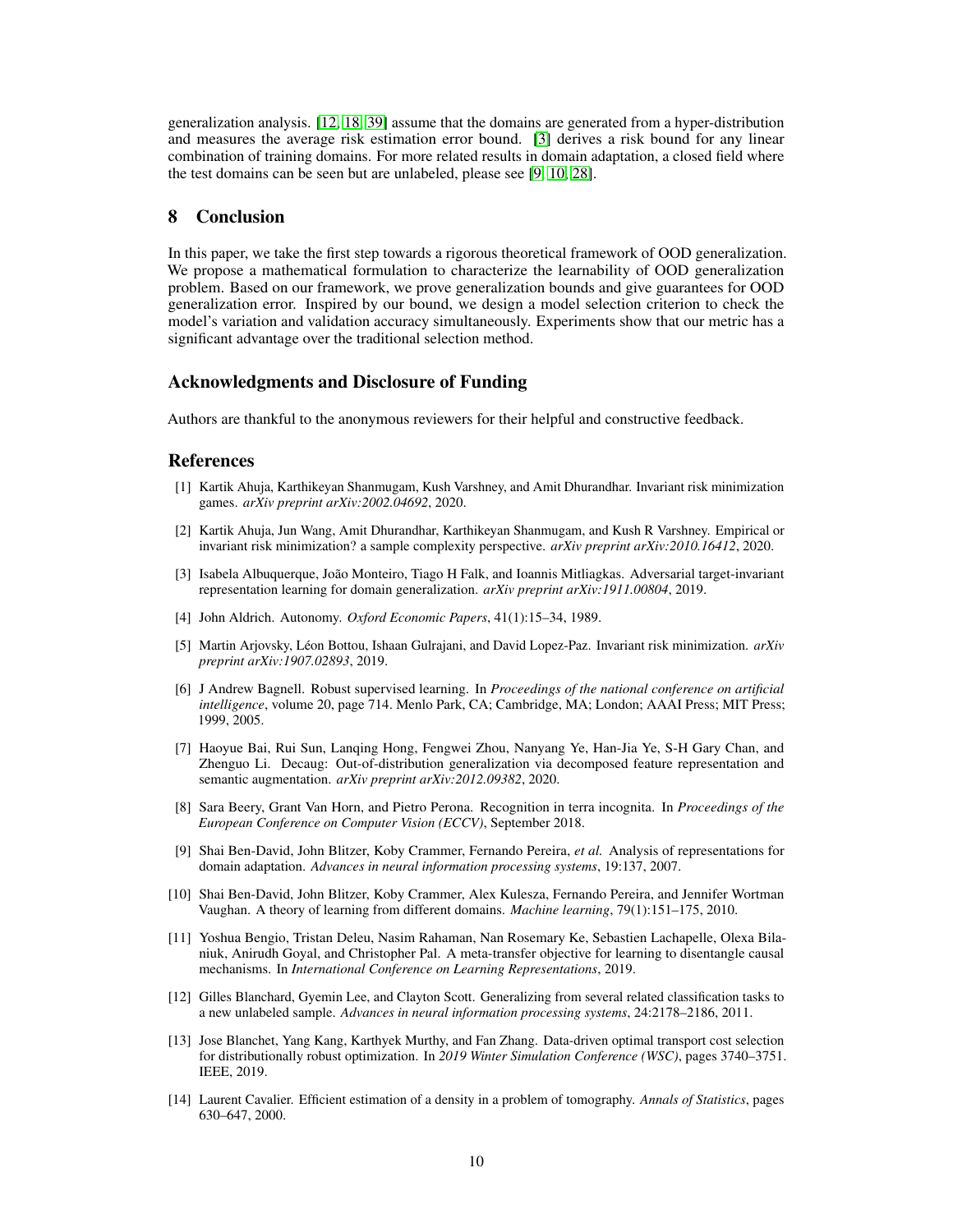- <span id="page-10-12"></span>[15] Shiyu Chang, Yang Zhang, Mo Yu, and Tommi Jaakkola. Invariant rationalization. In *International Conference on Machine Learning*, pages 1448–1458. PMLR, 2020.
- <span id="page-10-6"></span>[16] Elliot Creager, Joern-Henrik Jacobsen, and Richard Zemel. Exchanging lessons between algorithmic fairness and domain generalization, 2021. URL <https://openreview.net/forum?id=DC1Im3MkGG>.
- <span id="page-10-1"></span>[17] Alex J DeGrave, Joseph D Janizek, and Su-In Lee. Ai for radiographic covid-19 detection selects shortcuts over signal. *medRxiv*, 2020.
- <span id="page-10-19"></span>[18] Aniket Anand Deshmukh, Yunwen Lei, Srinagesh Sharma, Urun Dogan, James W Cutler, and Clayton Scott. A generalization error bound for multi-class domain generalization. *arXiv preprint arXiv:1905.10392*, 2019.
- <span id="page-10-15"></span>[19] Peyman Mohajerin Esfahani and Daniel Kuhn. Data-driven distributionally robust optimization using the wasserstein metric: Performance guarantees and tractable reformulations. *Mathematical Programming*, 171(1-2):115–166, 2018.
- <span id="page-10-2"></span>[20] Yaroslav Ganin, Evgeniya Ustinova, Hana Ajakan, Pascal Germain, Hugo Larochelle, François Laviolette, Mario Marchand, and Victor Lempitsky. Domain-adversarial training of neural networks. *The journal of machine learning research*, 17(1):2096–2030, 2016.
- <span id="page-10-0"></span>[21] Ishaan Gulrajani and David Lopez-Paz. In search of lost domain generalization. *arXiv preprint arXiv:2007.01434*, 2020.
- <span id="page-10-18"></span>[22] Trygve Haavelmo. The probability approach in econometrics. *Econometrica: Journal of the Econometric Society*, pages iii–115, 1944.
- <span id="page-10-10"></span>[23] Kaiming He, Xiangyu Zhang, Shaoqing Ren, and Jian Sun. Deep residual learning for image recognition. In *Proceedings of the IEEE Conference on Computer Vision and Pattern Recognition (CVPR)*, June 2016.
- <span id="page-10-17"></span>[24] Christina Heinze-Deml and Nicolai Meinshausen. Conditional variance penalties and domain shift robustness. *Machine Learning*, 110(2):303–348, 2021.
- <span id="page-10-16"></span>[25] Zhaolin Hu and L Jeff Hong. Kullback-leibler divergence constrained distributionally robust optimization. *Available at Optimization Online*, 2013.
- <span id="page-10-13"></span>[26] Wengong Jin, Regina Barzilay, and Tommi Jaakkola. Domain extrapolation via regret minimization. *arXiv preprint arXiv:2006.03908*, 2020.
- <span id="page-10-7"></span>[27] Wengong Jin, Regina Barzilay, and Tommi S. Jaakkola. Enforcing predictive invariance across structured biomedical domains, 2021. URL [https://openreview.net/forum?id=JywMsiz\\_NtO](https://openreview.net/forum?id=JywMsiz_NtO).
- <span id="page-10-20"></span>[28] Fredrik D Johansson, David Sontag, and Rajesh Ranganath. Support and invertibility in domain-invariant representations. In *The 22nd International Conference on Artificial Intelligence and Statistics*, pages 527–536. PMLR, 2019.
- <span id="page-10-14"></span>[29] Pritish Kamath, Akilesh Tangella, Danica J Sutherland, and Nathan Srebro. Does invariant risk minimization capture invariance? *arXiv preprint arXiv:2101.01134*, 2021.
- <span id="page-10-11"></span>[30] Pang Wei Koh, Shiori Sagawa, Henrik Marklund, Sang Michael Xie, Marvin Zhang, Akshay Balsubramani, Weihua Hu, Michihiro Yasunaga, Richard Lanas Phillips, Sara Beery, *et al.* Wilds: A benchmark of in-the-wild distribution shifts. *arXiv preprint arXiv:2012.07421*, 2020.
- <span id="page-10-8"></span>[31] Aleksandr Petrovich Korostelev and Alexandre B Tsybakov. *Minimax theory of image reconstruction*, volume 82. Springer Science & Business Media, 2012.
- <span id="page-10-4"></span>[32] Masanori Koyama and Shoichiro Yamaguchi. Out-of-distribution generalization with maximal invariant predictor. *arXiv preprint arXiv:2008.01883*, 2020.
- <span id="page-10-5"></span>[33] David Krueger, Ethan Caballero, Joern-Henrik Jacobsen, Amy Zhang, Jonathan Binas, Remi Le Priol, and Aaron Courville. Out-of-distribution generalization via risk extrapolation (rex). *arXiv preprint arXiv:2003.00688*, 2020.
- <span id="page-10-9"></span>[34] Da Li, Yongxin Yang, Yi-Zhe Song, and Timothy M Hospedales. Deeper, broader and artier domain generalization. In *Proceedings of the IEEE international conference on computer vision*, pages 5542–5550, 2017.
- <span id="page-10-3"></span>[35] Haoliang Li, Sinno Jialin Pan, Shiqi Wang, and Alex C Kot. Domain generalization with adversarial feature learning. In *Proceedings of the IEEE Conference on Computer Vision and Pattern Recognition*, pages 5400–5409, 2018.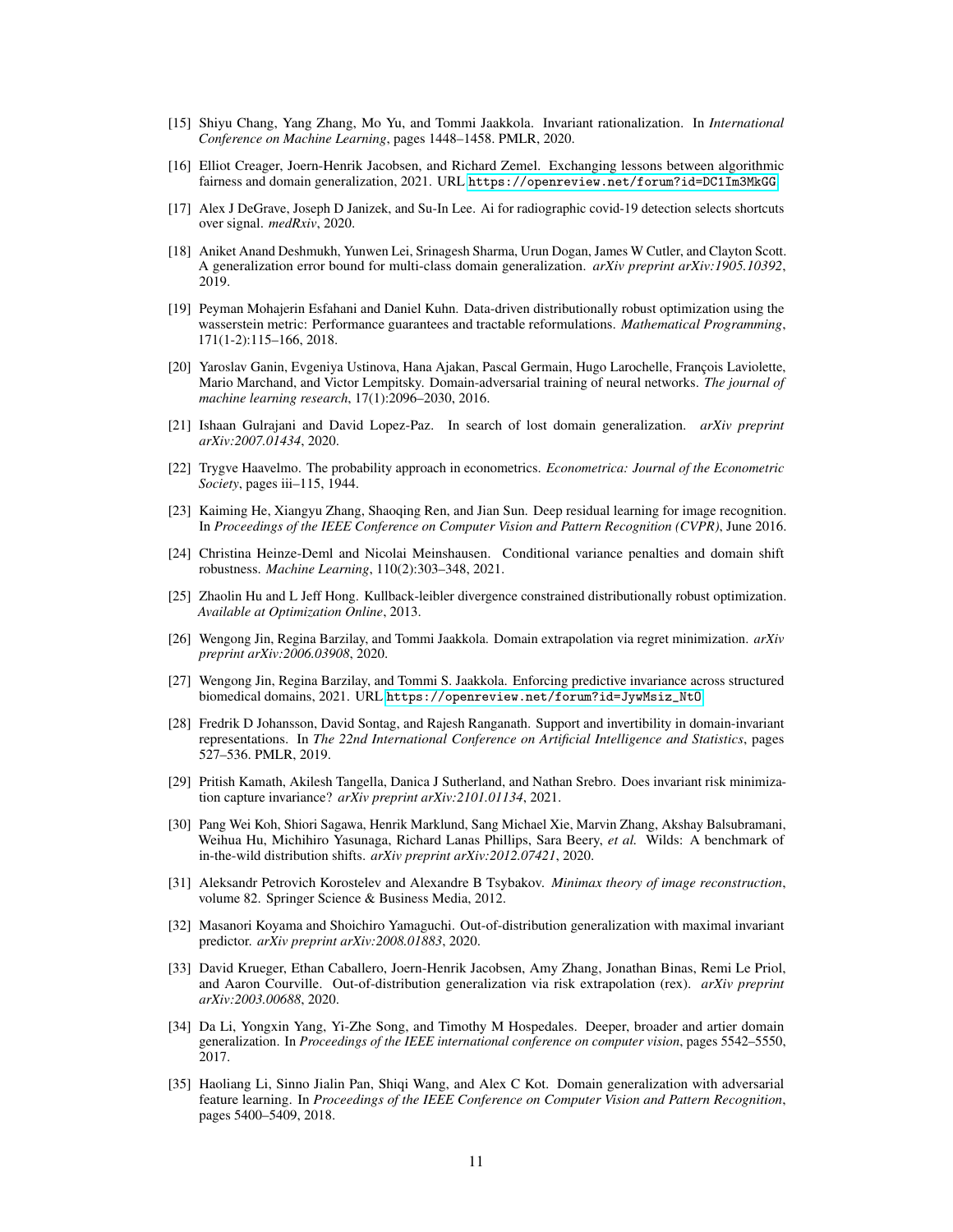- <span id="page-11-18"></span>[36] Sara Magliacane, Thijs van Ommen, Tom Claassen, Stephan Bongers, Philip Versteeg, and Joris M Mooij. Domain adaptation by using causal inference to predict invariant conditional distributions. *arXiv preprint arXiv:1707.06422*, 2017.
- <span id="page-11-19"></span>[37] Nicolai Meinshausen. Causality from a distributional robustness point of view. In *2018 IEEE Data Science Workshop (DSW)*, pages 6–10. IEEE, 2018.
- <span id="page-11-0"></span>[38] Jose G Moreno-Torres, Troy Raeder, Rocío Alaiz-Rodríguez, Nitesh V Chawla, and Francisco Herrera. A unifying view on dataset shift in classification. *Pattern recognition*, 45(1):521–530, 2012.
- <span id="page-11-8"></span>[39] Krikamol Muandet, David Balduzzi, and Bernhard Schölkopf. Domain generalization via invariant feature representation. In *International Conference on Machine Learning*, pages 10–18, 2013.
- <span id="page-11-20"></span>[40] Jens Müller, Robert Schmier, Lynton Ardizzone, Carsten Rother, and Ullrich Köthe. Learning robust models using the principle of independent causal mechanisms. *arXiv preprint arXiv:2010.07167*, 2020.
- <span id="page-11-12"></span>[41] Vaishnavh Nagarajan, Anders Andreassen, and Behnam Neyshabur. Understanding the failure modes of out-of-distribution generalization. *arXiv preprint arXiv:2010.15775*, 2020.
- <span id="page-11-4"></span>[42] Frank Natterer. *The mathematics of computerized tomography*. SIAM, 2001.
- <span id="page-11-11"></span>[43] Giambattista Parascandolo, Alexander Neitz, Antonio Orvieto, Luigi Gresele, and Bernhard Schölkopf. Learning explanations that are hard to vary. *arXiv preprint arXiv:2009.00329*, 2020.
- <span id="page-11-16"></span>[44] Judea Pearl. *Causality*. Cambridge university press, 2009.
- <span id="page-11-9"></span>[45] Jonas Peters, Peter Bühlmann, and Nicolai Meinshausen. Causal inference by using invariant prediction: identification and confidence intervals. *Journal of the Royal Statistical Society. Series B (Statistical Methodology)*, pages 947–1012, 2016.
- <span id="page-11-17"></span>[46] Jonas Peters, Dominik Janzing, and Bernhard Schölkopf. *Elements of causal inference: foundations and learning algorithms*. The MIT Press, 2017.
- <span id="page-11-21"></span>[47] Niklas Pfister, Evan G Williams, Jonas Peters, Ruedi Aebersold, and Peter Bühlmann. Stabilizing variable selection and regression. *arXiv preprint arXiv:1911.01850*, 2019.
- <span id="page-11-1"></span>[48] Benjamin Recht, Rebecca Roelofs, Ludwig Schmidt, and Vaishaal Shankar. Do imagenet classifiers generalize to imagenet? In *International Conference on Machine Learning*, pages 5389–5400. PMLR, 2019.
- <span id="page-11-10"></span>[49] Mateo Rojas-Carulla, Bernhard Schölkopf, Richard Turner, and Jonas Peters. Invariant models for causal transfer learning. *The Journal of Machine Learning Research*, 19(1):1309–1342, 2018.
- <span id="page-11-13"></span>[50] Elan Rosenfeld, Pradeep Ravikumar, and Andrej Risteski. The risks of invariant risk minimization. *arXiv preprint arXiv:2010.05761*, 2020.
- <span id="page-11-7"></span>[51] Shiori Sagawa, Pang Wei Koh, Tatsunori B Hashimoto, and Percy Liang. Distributionally robust neural networks. In *International Conference on Learning Representations*, 2019.
- <span id="page-11-22"></span>[52] Bernhard Schölkopf, Dominik Janzing, Jonas Peters, Eleni Sgouritsa, Kun Zhang, and Joris Mooij. On causal and anticausal learning. *arXiv preprint arXiv:1206.6471*, 2012.
- <span id="page-11-14"></span>[53] Soroosh Shafieezadeh Abadeh, Peyman M Mohajerin Esfahani, and Daniel Kuhn. Distributionally robust logistic regression. *Advances in Neural Information Processing Systems*, 28:1576–1584, 2015.
- <span id="page-11-15"></span>[54] Aman Sinha, Hongseok Namkoong, and John Duchi. Certifying some distributional robustness with principled adversarial training. In *International Conference on Learning Representations*, 2018.
- <span id="page-11-3"></span>[55] Baochen Sun and Kate Saenko. Deep coral: Correlation alignment for deep domain adaptation. In *European conference on computer vision*, pages 443–450. Springer, 2016.
- <span id="page-11-2"></span>[56] Rohan Taori, Achal Dave, Vaishaal Shankar, Nicholas Carlini, Benjamin Recht, and Ludwig Schmidt. Measuring robustness to natural distribution shifts in image classification. *Advances in Neural Information Processing Systems*, 33, 2020.
- <span id="page-11-6"></span>[57] Antonio Torralba and Alexei A Efros. Unbiased look at dataset bias. In *CVPR 2011*, pages 1521–1528. IEEE, 2011.
- <span id="page-11-5"></span>[58] Vladimir Vapnik. Principles of risk minimization for learning theory. In *Advances in neural information processing systems*, pages 831–838, 1992.